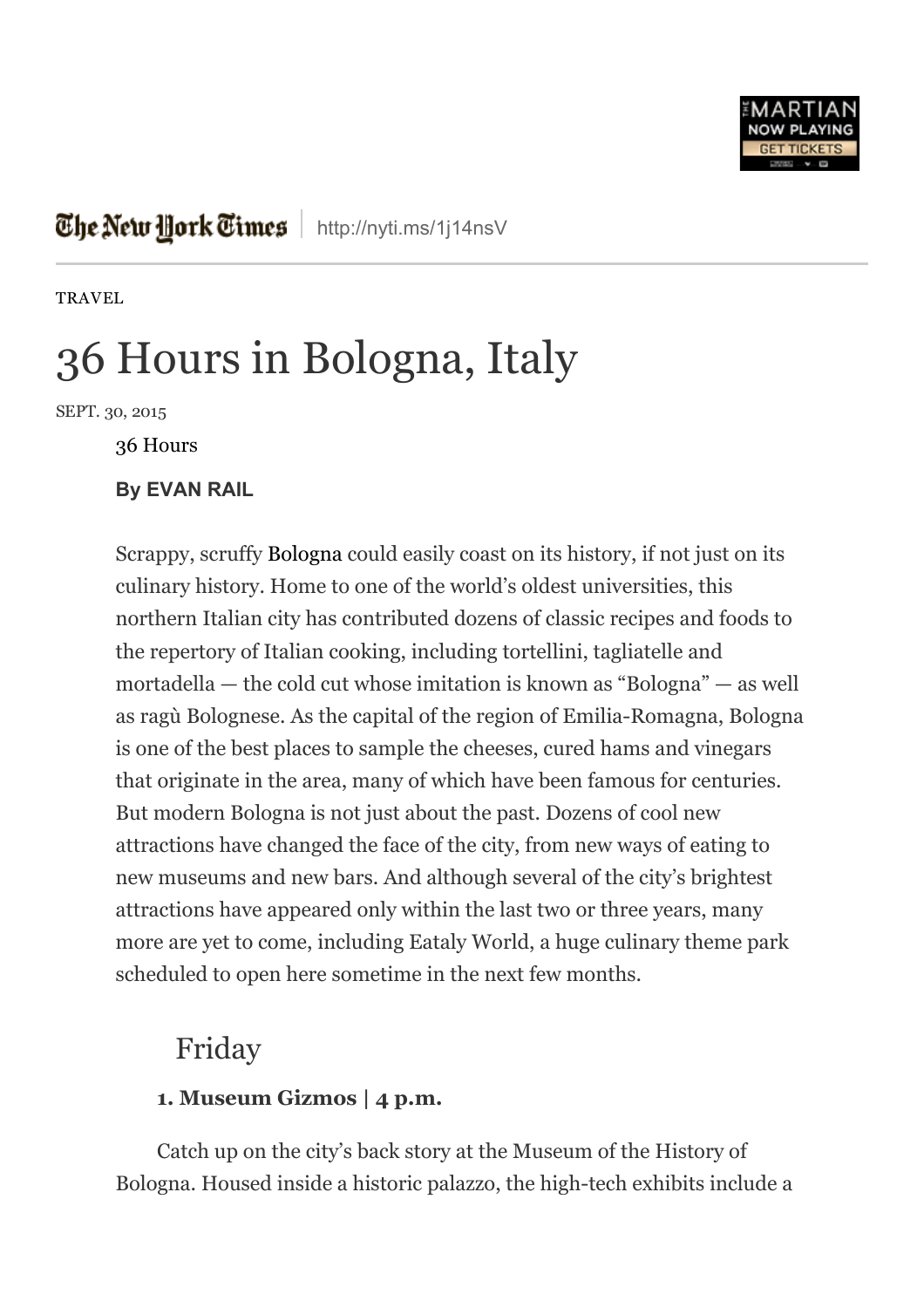3-D movie highlighting the city's Etruscan era, as well as a virtual-reality walk through old canals. Despite the many modern gizmos, the massive building — erected in 1344 — offers a real sense of the past. Afterward, walk a block or two under the city's beloved porticos until you reach the soaring Asinelli Tower, one of the Due Torri, or "two towers," that have long symbolized the city. Unfortunately, there's no modern technology to help you here: You must climb the 498 rickety steps to the upper platform all by yourself. Rest assured that the panorama over all the ancient rooftops is worth the effort.

### 2. High-Fired Pizza  $| 7 p.m.$

Since it opened in late 2012, the cool little cafe known by its address, Ranzani 13, has become one of the city's favorite casual dining spots, thanks to its excellent, high-fired pizzas, which include unusual combinations like smoked mozzarella with rapini, or Parma ham with gooey burrata cheese and sweet fresh figs. A second draw: the excellent beer list, which includes cult Italian brews like Birrificio Menaresta as well as European favorites like Bayerischer Bahnhof's sour-salty Gose. Make reservations: Ranzani 13 is airy, casual, inexpensive and extremely popular.

### 3. Birra Crawl | 9 p.m.

Famously idiosyncratic, Italian brewers have been making global headlines in recent years. Continue your testing of the country's pints at the tiny brewpub Birra Cerqua, which produces its own ales just behind the bar. On the other side of town — but only 20 minutes away by foot several new attractions have opened in the trendy neighborhood around Via Del Pratello. Start at Beer for Bunnies, a year-old bottle shop with a couple of rotating brews on draft and a punkish vibe. Not far away, the new cafebar Il Punto serves five drafts from small producers like Birrificio Argo, as well as unusual beer snacks, including a beer cheese from Parma and a version of Bologna's classic tigella flatbread made from the grain left over after brewing. Finish up at a classic: La Tana del Luppolo, a neighborhood bar on a quiet, tree-lined square, which has been serving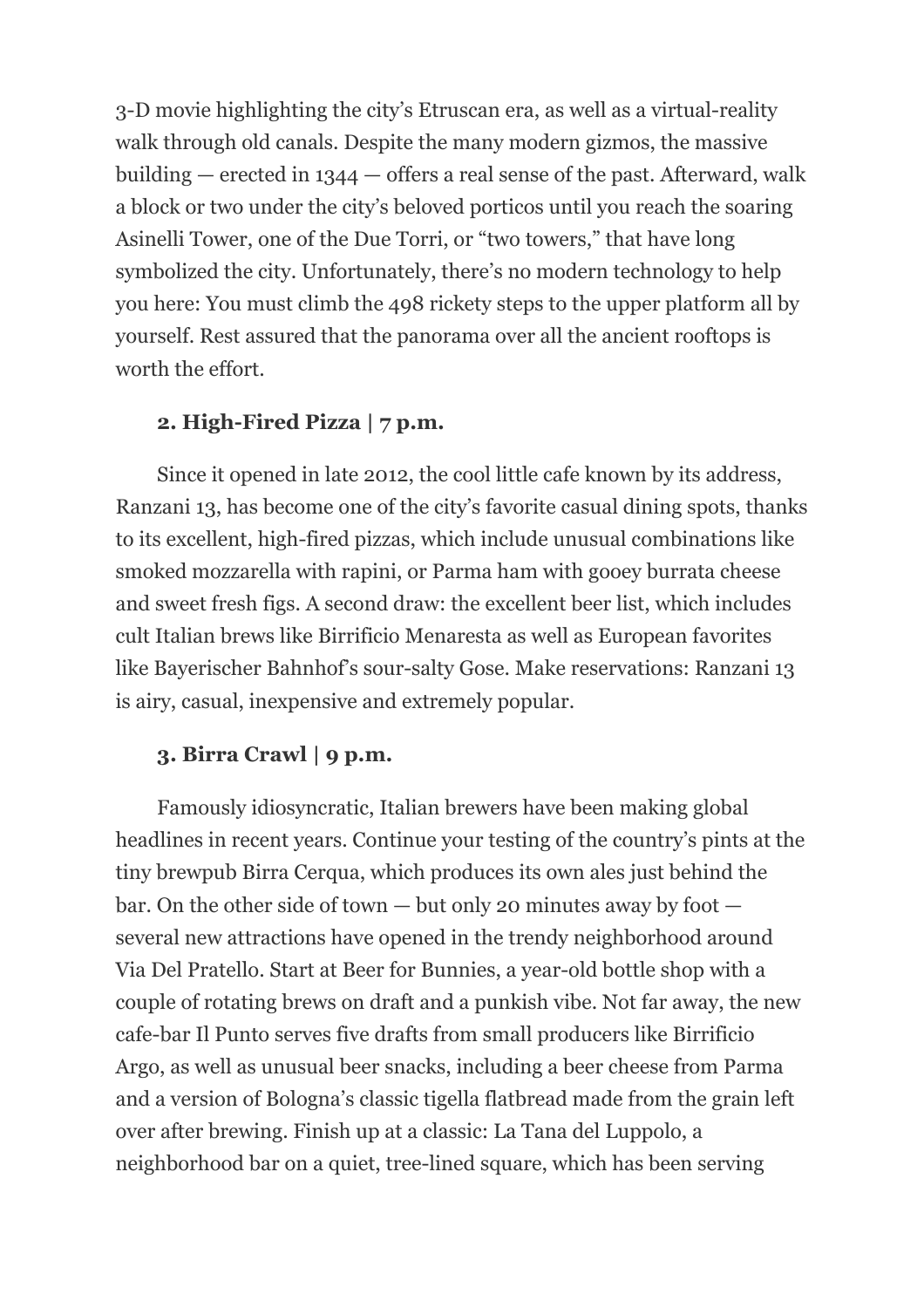craft beers since before many of today's Italian craft breweries even existed.

# Saturday

# 4. The Motor Valley | 10 a.m.

Emilia-Romagna is most famous as a producer of great foods, but car lovers call the region around Bologna the Motor Valley, with a number of luxury automobile manufacturers, many of which welcome visitors. In the neighboring town of Modena — home of the great balsamic vinegar — the Museo Enzo Ferrari opened in 2012, showcasing a handful of classic cars amid a bombastic multimedia spectacle that compares Enzo Ferrari to another local hero, Luciano Pavarotti. From here, shuttle buses ferry visitors past Pavarotti's home to the equally over-the-top Museo Ferrari in the factory town of Maranello. Far more subdued is the excellent Ferruccio Lamborghini Museo, which moved to a new, larger building in the nearby town of Funo di Argelato, just north of Bologna, in 2013. With any luck, your tour guide will be the charming Fabio Lamborghini, nephew of the famous industrialist, who can tell you intimate family stories about the large collection of Lamborghini cars, tractors, speedboats and even a prototype helicopter.

## 5. New Market | Noon

While everyone awaits the opening of Bologna's Eataly World, a sprawling complex of restaurants, grocery stores, food labs and cooking classrooms, the reopening of the barnlike Mercato di Mezzo market building in April of 2014 brought a new foodie destination to the heart of the city's traditional market district, the Quadrilatero. Though many shoppers come here for fancy groceries, Mercato di Mezzo also makes a great lunch spot: upstairs, a small Eataly pizzeria bakes high-end pies made with organic flour in a wood-fired oven, while the half-dozen stands on the ground floor offer delicious meals like handmade tortelloni with taleggio and walnuts, sliced prosciutto and fresh fish.

# 6. Local Ink  $|3$  p.m.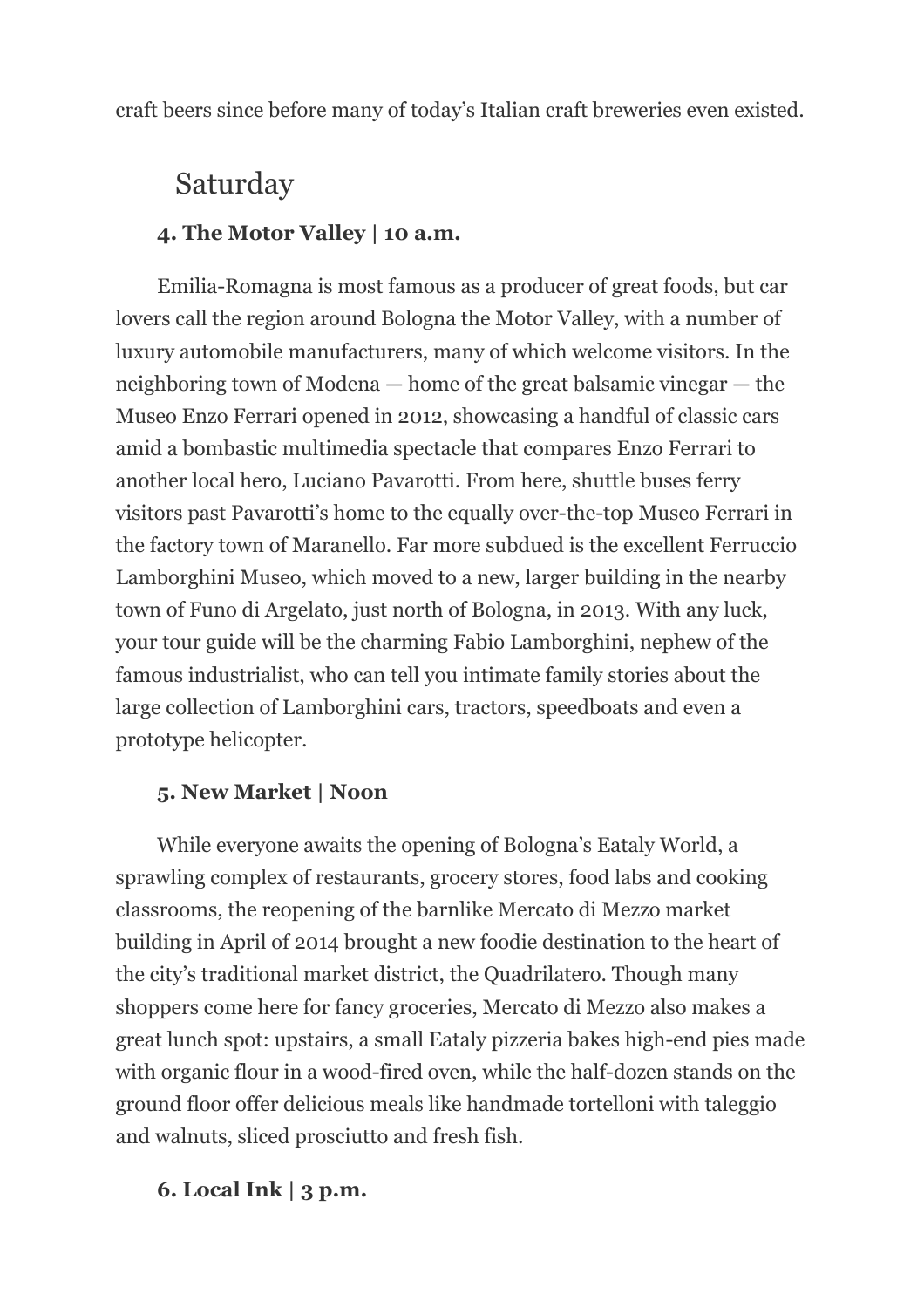Add a collectible pen to your list of potential souvenirs and gifts, starting with Bologna's own Omas brand. Founded in 1928, the A. C. Vecchietti pen shop stocks classics like the Omas fountain pen with a whitegold nib and a motif depicting the city's beautiful porticos (310 euros, or about \$336 at \$1.09 to the euro), as well as modern designs like the sleek new Cambiano inkless pen (89 euros), created by the Pininfarina design studio in 2014.

### 7. Concentrated Flavors | 4 p.m.

If you love ice cream, you may be tempted to visit the new Gelato Museum, which opened just outside Bologna in 2012, but fair warning: Reservations are mandatory for all visits, and the remote location is not very easy to reach by public transportation. A better alternative: Head to the city's best-loved producer, Stefino, which reopened in a new location on Via San Vitale in 2013, serving unusual organic gelato with highly concentrated flavors, like fragrant almond and decadent melted chocolate. For a palate cleanser, enjoy a sharply acidic lemon granita under the portico outside, then return to sample more gelato flavors, from pistachio to wasabi.

#### 8. Vintage Shades | 5 p.m.

After your gelato, shop for new  $-$  or actually old  $-$  clothes among the shady porticos just west of the Piazza Maggiore. At the stylish Fratelli Broche vintage shop, try out Trussardi handbags (80 euros) and vintage sunglasses (usually around 30 euros). Down the block and around the corner, La Leonarda has tons of cool '50s neckties and raincoats, while the nearby Zenobialand boutique stocks cute vintage dresses and antique purses.

#### 9. Anti-Tortellini Upstart | 7:30 p.m.

Bologna might be famous as a town for food lovers, but last fall's arrival of Red Brick brought in a brand-new culinary focus: meat in all its glory, from T-bones to hamburgers, served in a modern bistro atmosphere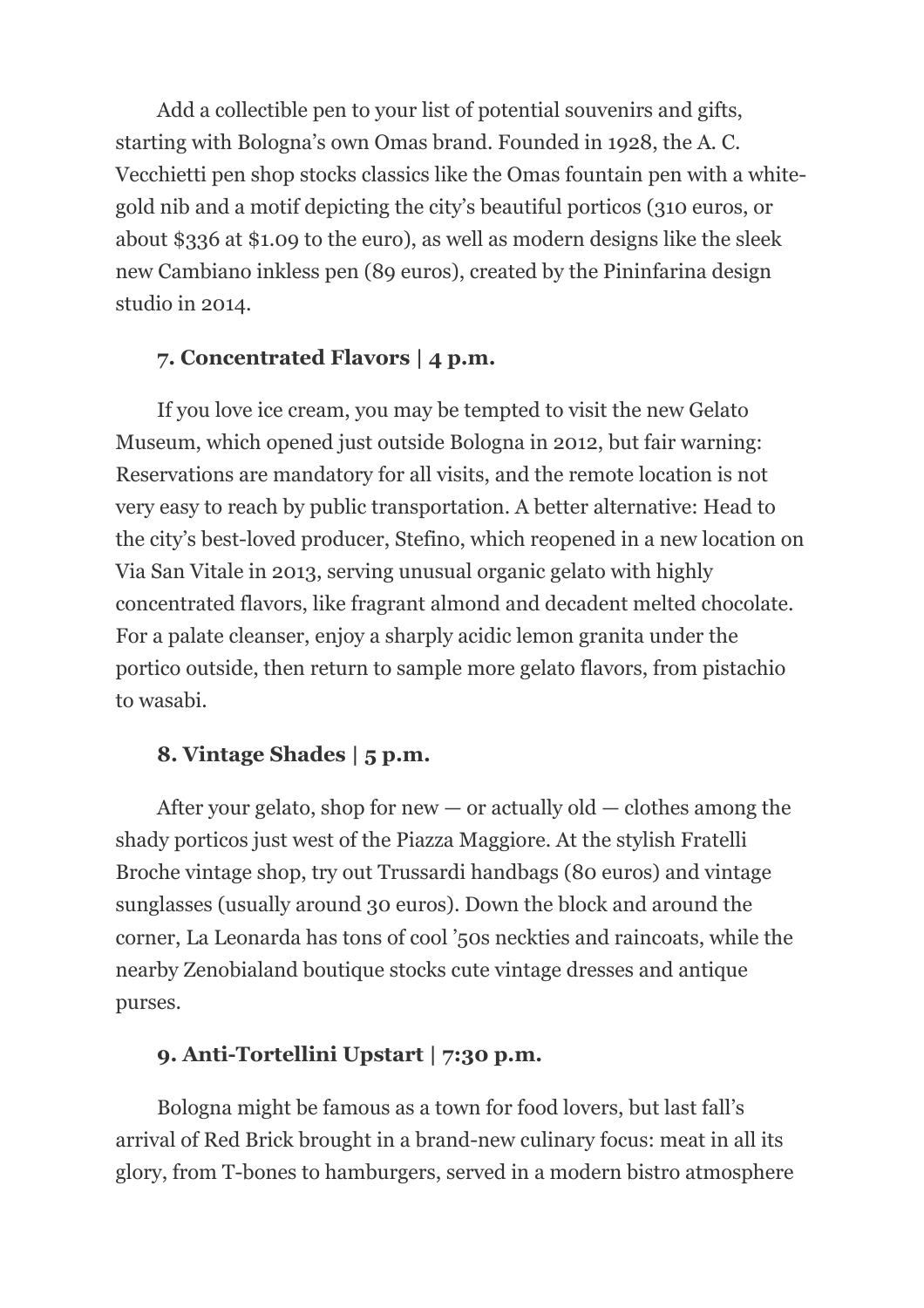with exposed red brick and graffiti-style artworks. In addition to the great steaks and burgers, Red Brick makes an excellent beef tartare, as well as a juicy, clove-scented pastrami sandwich, plated in a pool of rich jus, and tender, slow-cooked Wagyu beef cubes accompanied by onions roasted in stout beer. Though tarred by local detractors as a heretically "antitortellini" restaurant, Red Brick manages to make its foreign recipes and techniques seem decidedly at home in food-loving Bologna, thanks to great service, clever platings and a well-chosen list of Italian wines and beers.

## 10. For Film Buffs | 10 p.m.

[Italy](http://travel.nytimes.com/travel/guides/europe/italy/overview.html?inline=nyt-geo)'s moviemaking capital is the Cinecittà in Rome, but one of the country's most important resources for historic film is Cineteca di Bologna, which restores and archives movies from around the globe, with special programs dedicated to Pier Paolo Pasolini and Charlie Chaplin, as well as a major film library for students. In addition to restoration work, the Cineteca also shows films at various local theaters during Cinema Ritrovato, its festival of revival and historic movies. Catch one of the  $classics - or a modern, first-run blockburst - at the Cineteca's own$ screening rooms, Cinema Lumière, then meet up with other cinephiles at one of the many nearby bars and cafes, which often make the surrounding neighborhood feel like a giant weekend street party.

# Sunday

## 11. Photo Works | 11 a.m.

Visit the cool new Mast Gallery, which offers free entry to all its regular exhibitions, including interactive displays dedicated to design and technology. Opened in 2013 in a run-down, former industrial zone west of the city center, the modern building also hosts its own biennale, dedicated to industrial photography, which runs through Jan. 10.

# Lodging

The grandest of the great old hotels in town is the **Grand Hotel**